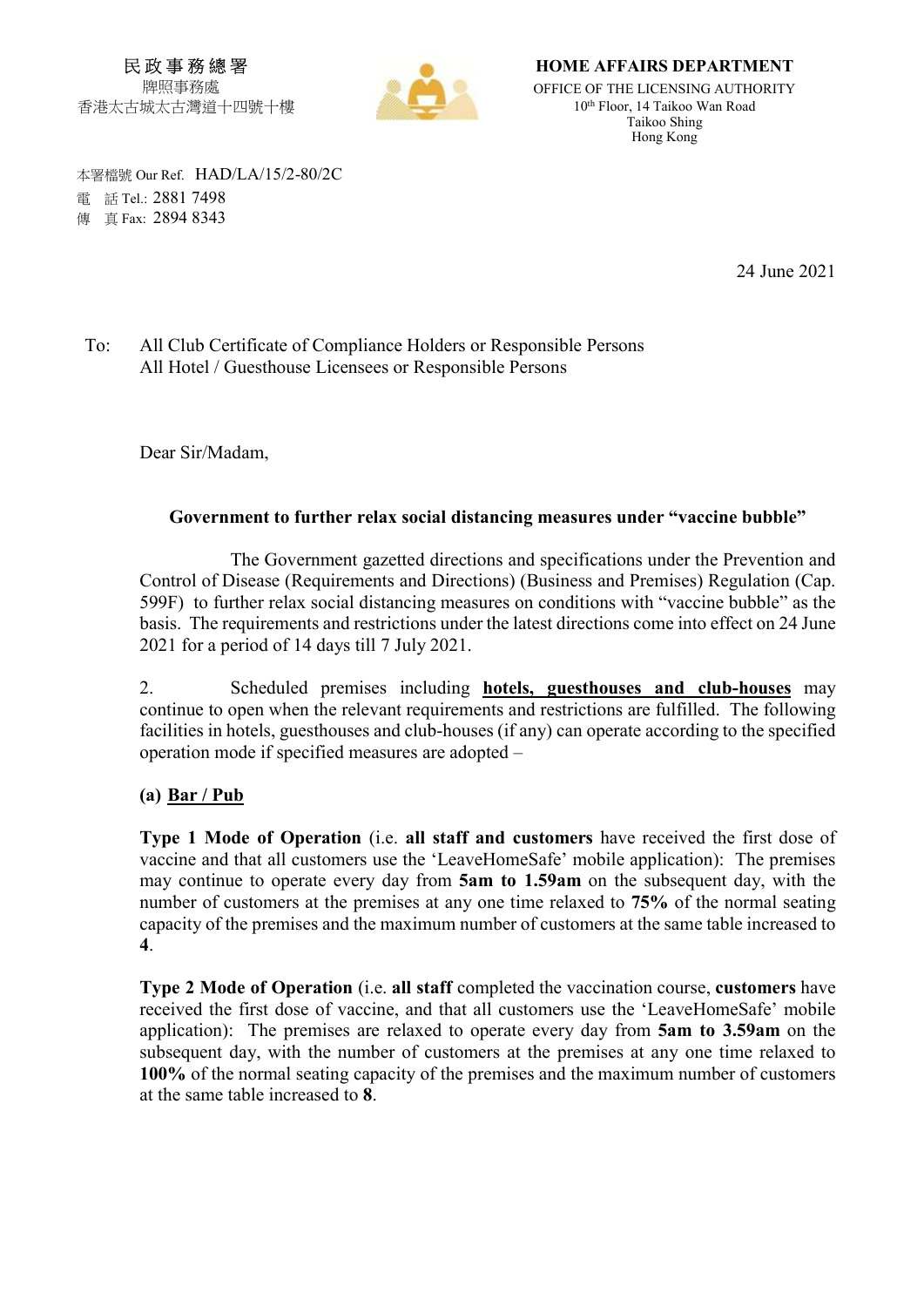### (b) Club / Nightclub, Bathhouse, Party Room and Karaoke Establishment

Type 1 Mode of Operation (i.e. all staff and customers have received the first dose of vaccine and that all customers use the 'LeaveHomeSafe' mobile application): The premises may continue to operate every day from 9am to 1.59am on the subsequent day. For club / nightclub, bathhouse, party room and karaoke establishment, the number of customers at the premises at any one time is relaxed to 75% of the normal capacity of the premises. For club / nightclub, no more than 4 persons can be seated together at one table; for party rooms and karaoke establishments, the maximum number of people allowed per room / to be seated together at one table is increased to 8.

Type 2 Mode of Operation (i.e. all staff completed the vaccination course, customers have received the first dose of vaccine, and that all customers use the 'LeaveHomeSafe' mobile application): The premises are relaxed to operate every day from 9am to 3.59am on the subsequent day. For club / nightclub, bathhouse, party room and karaoke establishment, the number of customers at the premises at any one time is relaxed to 100% of the normal capacity of the premises. For club / nightclub, no more than 8 persons can be seated together at one table; for party rooms and karaoke establishments, the maximum number of people allowed per room / to be seated together at one table is increased to 12.

# (c) Mahjong-tin kau Premises

Type 1 Mode of Operation (i.e. all staff have received the first dose of vaccine and that all customers use the 'LeaveHomeSafe' mobile application): The premises may continue to operate every day from 12noon to 11.59pm, with the number of customers at the premises at any one time is increased to 75% of the normal capacity of the premises.

Type 2 Mode of Operation (i.e. all staff have completed the vaccination course, customers have received the first dose of vaccine, and that all customers use the 'LeaveHomeSafe' mobile application): The premises may continue to operate every day from 12noon to 11.59pm, with the number of customers at the premises at any one time is increased to 100% of the normal capacity of the premises.

# (d) Catering Business

All catering business must operate according to one or more of the operating mode(s) according to the latest directions. The Food and Environmental Hygiene Department has launched a designated webpage (www.fehd.gov.hk/english/events/covid19/vaccine\_bubble\_FP.html) to explain the relevant requirements to the trade and provided the template notices, forms, posters and QR Code Verification Scanner for download and use.

For those under Type C Mode of Operation, the maximum number of customers is relaxed to 75% of the normal seating capacity of the premises with the maximum number of customers at the same table maintains at 6 and the maximum number of persons per banquet maintains at 20.

For those under Type D Mode of Operation, the maximum number of customers is relaxed to 100% of the normal seating capacity of the premises, and the maximum number of customers at the same table is increased to 12. The vaccination requirements for customers is relaxed to two-thirds of the persons at the same table having received the first dose of vaccine. Regarding banquets, there should be at least two-thirds of the participants who have received the first dose of vaccine, and the maximum number of participants is increased to 180.